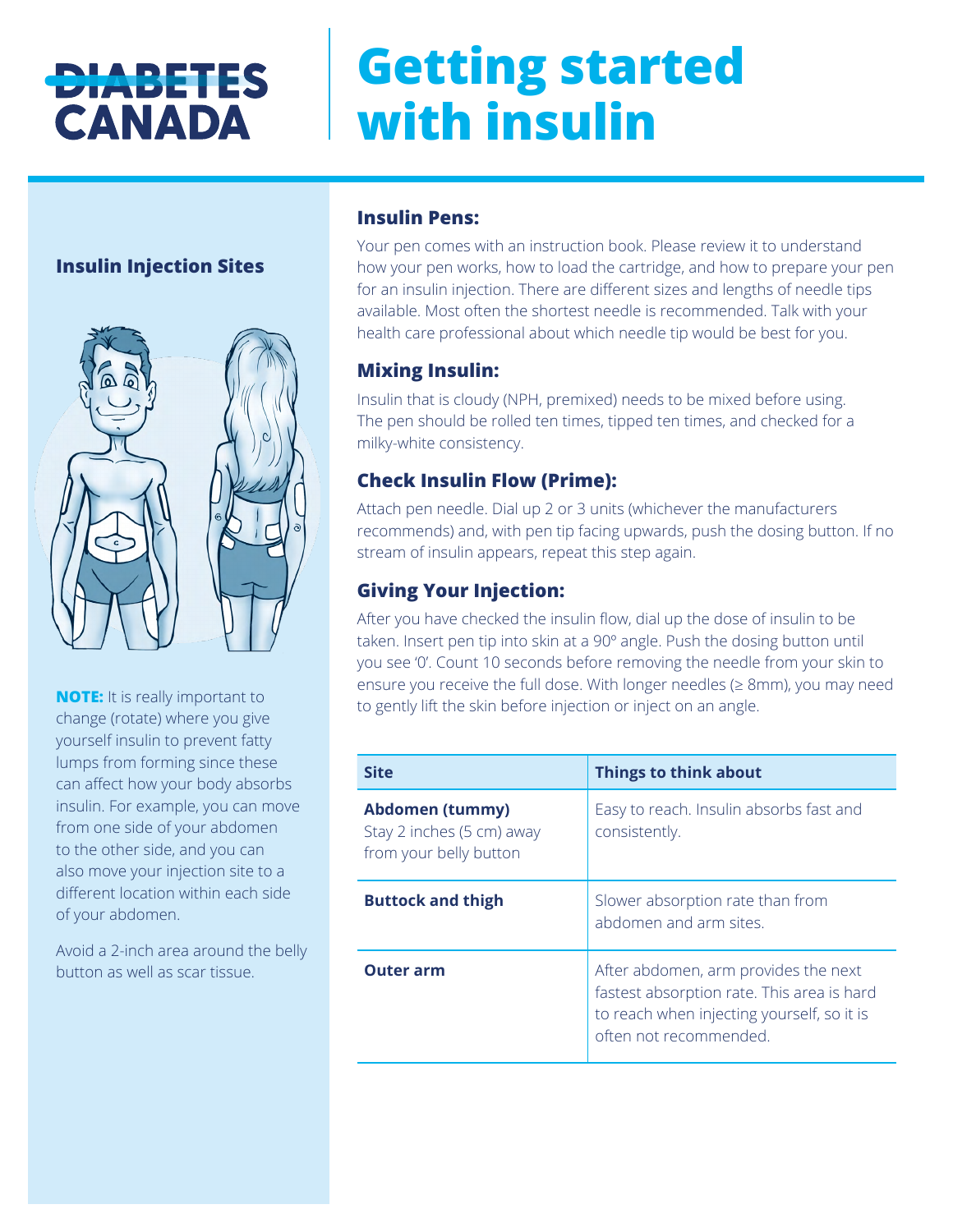## **Insulin Types:**

| <b>Type</b>                                                                                                       | <b>Onset</b><br>(How quickly it<br>starts working) | <b>Peak</b><br>(When it is most<br>effective)                                                                                                                                                                            | <b>Duration</b><br>(How long it<br>works)                                                                       | <b>Timing of injection</b><br>(When should it be given)                                                                                                                                                                                                          |  |  |
|-------------------------------------------------------------------------------------------------------------------|----------------------------------------------------|--------------------------------------------------------------------------------------------------------------------------------------------------------------------------------------------------------------------------|-----------------------------------------------------------------------------------------------------------------|------------------------------------------------------------------------------------------------------------------------------------------------------------------------------------------------------------------------------------------------------------------|--|--|
| <b>Bolus insulins</b>                                                                                             |                                                    |                                                                                                                                                                                                                          |                                                                                                                 |                                                                                                                                                                                                                                                                  |  |  |
| <b>Rapid acting analogues</b><br>· Apidra / Admelog /<br>Humalog (U100, U200) /<br>NovoRapid / Trurapi<br>• Fiasp | $10 - 15$ min<br>4 min                             | $1 - 2$ hours<br>30 min - 1.5 hours                                                                                                                                                                                      | $3 - 5$ hours<br>$3 - 5$ hours                                                                                  | Given with one or more<br>meals per day. Should be injected<br>0 - 15 minutes before or after<br>meals. Fiasp is to be given two<br>minutes before the start of your                                                                                             |  |  |
| <b>Short-acting</b><br>• Entuzity U500<br>· Humulin-R / Novolin ge<br>Toronto                                     | $15$ min<br>30 min                                 | $4 - 8$ hours<br>$2 - 3$ hours                                                                                                                                                                                           | 17 - 24 hours<br>6.5 hours                                                                                      | meal or within 20 minutes after.<br>Given with one or more meals<br>per day. Should be injected 30 - 45<br>minutes before the start of the<br>meal.                                                                                                              |  |  |
| <b>Basal insulins</b>                                                                                             |                                                    |                                                                                                                                                                                                                          |                                                                                                                 |                                                                                                                                                                                                                                                                  |  |  |
| <b>Intermediate-acting</b><br>· Humulin-N / Novolin<br>ge NPH                                                     | $1 - 3$ hours                                      | $5 - 8$ hours                                                                                                                                                                                                            | up to 18 hours                                                                                                  | Often started once daily at<br>bedtime. May be given once or<br>twice daily. Not given at any time<br>specific to meals.                                                                                                                                         |  |  |
| <b>Long-acting analogues</b><br>· Basaglar / Lantus U100<br>· Levemir<br>· Toujeo U300<br>· Tresiba U100, U200    | 90 min                                             | not applicable                                                                                                                                                                                                           | up to 24 hours<br>$16 - 24$ hours<br>> 30 hours<br>>42 hours                                                    | Basaglar, Lantus U100, and Levemir<br>are often given once daily at<br>bedtime, while Toujeo U300 and<br>Tresiba U100, U200 are given once<br>daily at any time of day. Levemir may<br>be given once or twice daily. Not<br>given at any time specific to meals. |  |  |
| <b>Premixed insulins</b>                                                                                          |                                                    |                                                                                                                                                                                                                          |                                                                                                                 |                                                                                                                                                                                                                                                                  |  |  |
| <b>Premixed regular</b><br>insulin<br>Humulin 30/70<br>• Novolin ge 30/70,<br>40/60, 50/50                        | contained in the premixed insulin.                 | The onset, peak, and duration of premixed insulins<br>depend on the amounts of rapid-acting or short-acting<br>insulin and intermediate-acting insulin. See above<br>for more information based on the specific insulins | Given with one or more meals per<br>day. Should be injected 30 - 45<br>minutes before the start of the<br>meal. |                                                                                                                                                                                                                                                                  |  |  |
| <b>Premixed insulin</b><br>analogues<br>• Humalog Mix 25, Mix<br>50 / NovoMix 30                                  |                                                    |                                                                                                                                                                                                                          |                                                                                                                 | Given with one or more meals<br>per day. Should be injected 0 - 15<br>minutes before or after meals.                                                                                                                                                             |  |  |

## **Insulin Care and Storage:**

Unopened insulin should be stored in the fridge between 2ºC and 8ºC. The insulin you are using can be stored at room temperature for up to 1 month. Levemir, Toujeo and Tresiba are the exception; Levemir and Toujeo are safe at room temperature for 42 days, while Tresiba is safe at room temperature for 56 days. Discard insulin that has been frozen, exposed to temperatures greater than 30ºC, or expired.

## **Diabetes Identification:**

You should always wear idenfication, such as a bracelet or necklace, to identify that you have diabetes. Identification bracelets, such as MedicAlert®, can be purchased at pharmacies and jewellery stores. Always carry identification in your wallet or purse that provides information about your diabetes.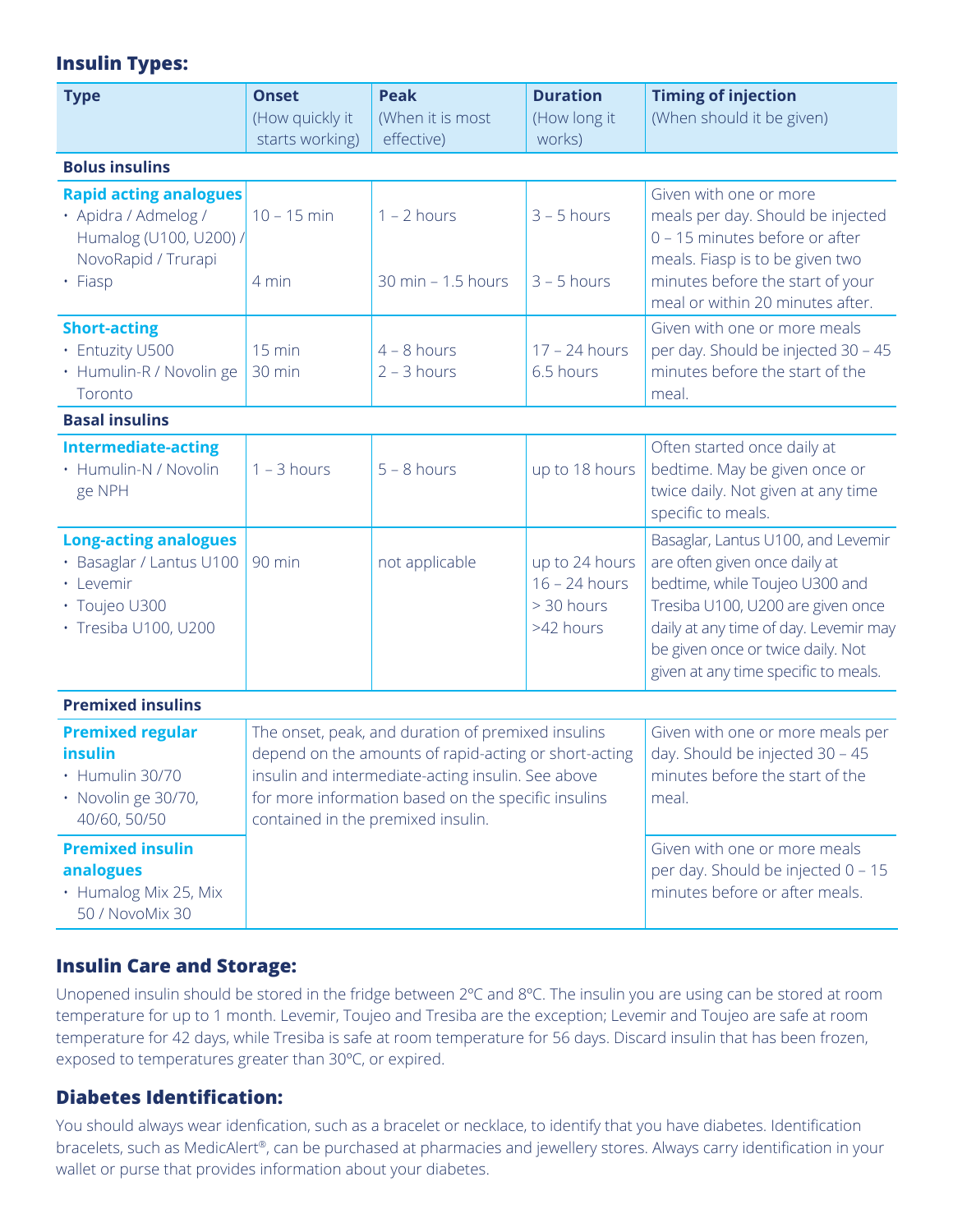## **Low Blood Sugars (Hypoglycemia):**

#### **Treatment of Low Blood Sugar (Hypoglycemia)**

#### **What is low blood sugar?**

When the amount of sugar in your blood (blood glucose) has dropped below your target range (i.e. is generally less than 4.0 mmol/L), a condition called low blood sugar or hypoglycemia occurs.

#### **When this happens, you may feel:**

- 
- 
- Shaky, light-headed, nauseated  $\cdot$  A faster heart rate  $\cdot$  Confused, difficulty concentrating or speaking
- 
- Weak, drowsy, vision changes Hungry
- **How do I treat low blood sugar?**

If you are experiencing the signs of a low blood sugar level, check your blood sugar immediately. If you do not have your meter with you, treat the symptoms anyway. It is better to be safe.

Eat or drink a fast-acting carbohydrate source (containing 15 grams). For example:

- 15 g of glucose in the form of glucose tablets (preferred choice)
- 15 mL (1 tablespoon) or 3 packets of table sugar dissolved in water
- 5 cubes of sugar
- 150 mL (2/3 cup) of juice or regular soft drink
- 6 LifeSavers<sup>®</sup> (1 = 2.5 g of carbohydrate)
- 15 mL (1 tablespoon) of honey (do not use for children less than 1 year)

Low blood sugar can happen quickly, so it is important to treat it right away. If your blood sugar drops very low, you may need help from another person.

#### **Causes of low blood sugar:**

- More physical activity than usual  $\cdot$  Eating less than usual
- 
- Not eating on time **•** Taking too much medication
- 

• Drinking alcohol

If you are planning on fasting, consult your diabetes health-care team well in advance.

## **Checking Blood Sugars and Adjustment of Insulin:**

| Insulin:                                   | <b>Starting Dose:</b> | units at |  |  |
|--------------------------------------------|-----------------------|----------|--|--|
| Blood sugar goals:                         |                       |          |  |  |
| Contact for help with insulin adjustments: |                       |          |  |  |
| What to do with your diabetes pills:       |                       |          |  |  |

## **Please check blood sugars using the following schedule.**

|             | <b>Breakfast</b> |       | Lunch  |       | <b>Supper</b> |       | <b>Bedtime</b> | <b>Night</b> |
|-------------|------------------|-------|--------|-------|---------------|-------|----------------|--------------|
|             | before           | after | before | after | before        | after |                |              |
| Insulin     |                  |       |        |       |               |       |                |              |
| Blood sugar |                  |       |        |       |               |       |                |              |

- 
- 
- Nervous, irritable, anxious Sweaty, headachy A numbness or tingling in your tongue or lips